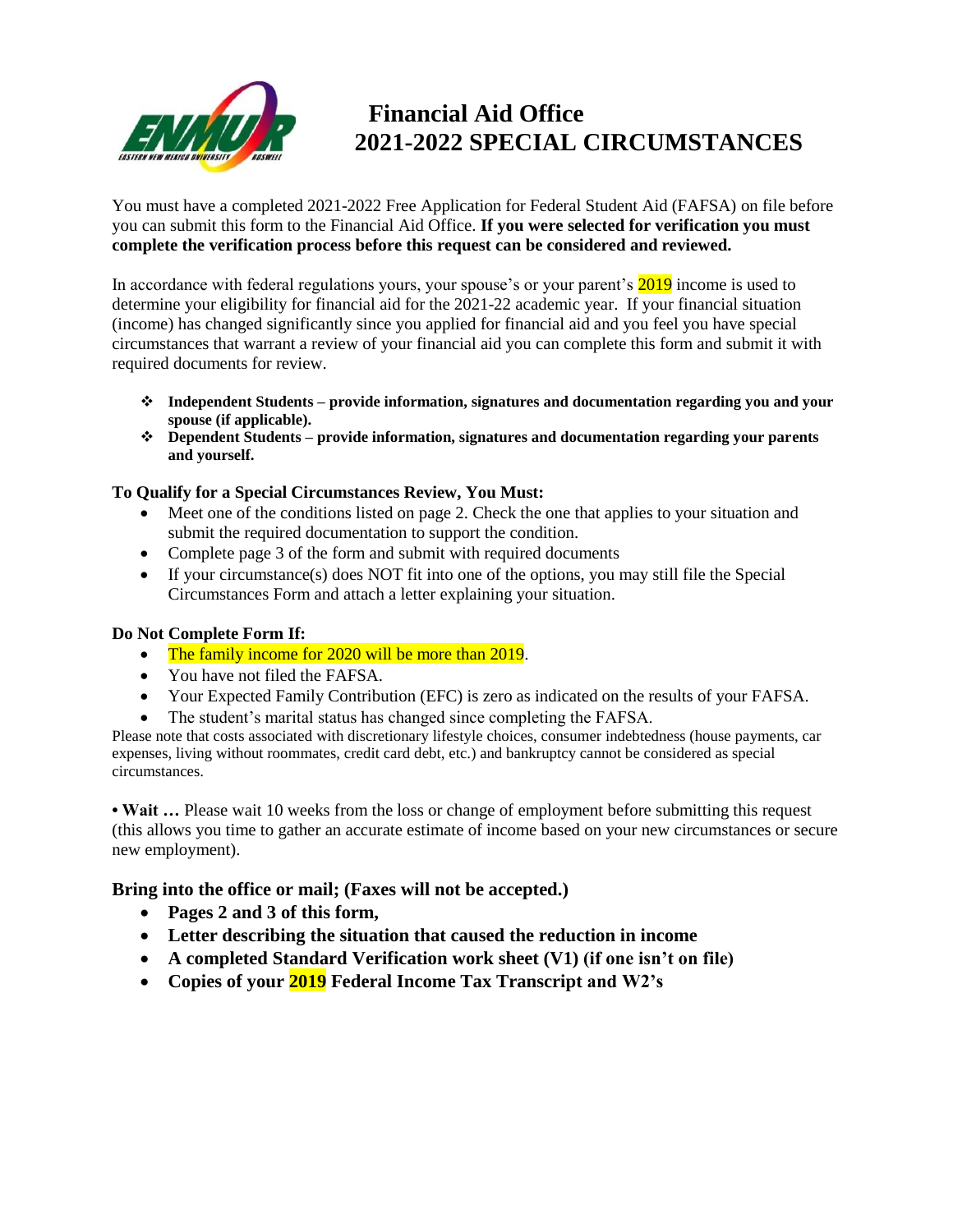### **Student Name** Student ID

## **REASON FOR REQUEST (Please provide documentation required)**

#### **LOSS OF INCOME**

**Reduction or loss of income from work for at least ten (10) weeks in 2019** Student Date of layoff/termination:

Spouse Date of layoff/termination: \_\_\_\_\_\_\_\_\_\_\_\_\_\_\_\_\_\_\_\_ Parent Date of layoff/termination:

- A letter from employer verifying loss of employment including effective date
- A copy of the last pay statement showing gross year-to-date income from each job worked for person this applies to.
- Documentation of unemployment benefits from state agency
- Documentation of any severance pay received, or IRA's, stocks, bonds, pensions, etc. converted to cash.
- Have you, your spouse or parents (if applicable) started another job?  $\Box$  No  $\Box$  Yes \*If yes, give start date:

#### **Reduction or loss of taxable or untaxed income and/or benefits for at least ten (10) weeks in 2019**

- Please see page three (3), section B and C for examples of taxable/untaxed income. Consideration for early withdrawals from a retirement account may only be reviewed once during a student's enrollment.
- Document the type of income or benefit no longer received and amount received in **2020** What is the source of taxable income and what date did it end?

What is the source of untaxed income and what date did it end?

#### **SEPARATION OR DIVORCE IN 2020 (A legal document will be required; no exceptions)** Date of separation\*/divorce:

- Please note that **separation** must have occurred at least ten (10) weeks prior to the submission of this request **and** you must be residing in separate households.
- A copy of legal separation/divorce papers; and documentation of spousal support and/or child support.

#### **DEATH OF A SPOUSE OR PARENT IN 2020** Date of death:

• A copy of the death certificate or obituary; and describe survivor benefits that are to be received including amounts and payment terms.

#### **MEDICAL OR DENTAL EXPENSES PAID BY YOU IN 2019 or 2020**

Total out of pocket expenses must exceed at least 7.5% of your Adjusted Gross Income. Medical expenses paid can only be reviewed for one year. Please select the year you wish to claim:  $\Box$  2019  $\Box$  2020

- Submit a copy of Schedule A—Itemized Deductions from your federal tax return; or
- Submit copies of supporting documentation as proof of out of pocket payments.
- Additional Information: Do not include payments covered by insurance or other resources.
- Do not submit notice of benefits or account statements unless they document personal payments made by your family.

#### **OTHER CIRCUMSTANCES NOT ADDRESSED IN THE ABOVE CATEGORIES**

Your special circumstance review may relate to other unusual financial situations that strain payments toward college. When writing your explanation, be sure to give specific dollar amounts.

• Submit a statement that explains changes in your financial and/or family situation. Include copies of supporting documents that you feel help explain your situation, but keep the number of sheets to a minimum.

l,

l,